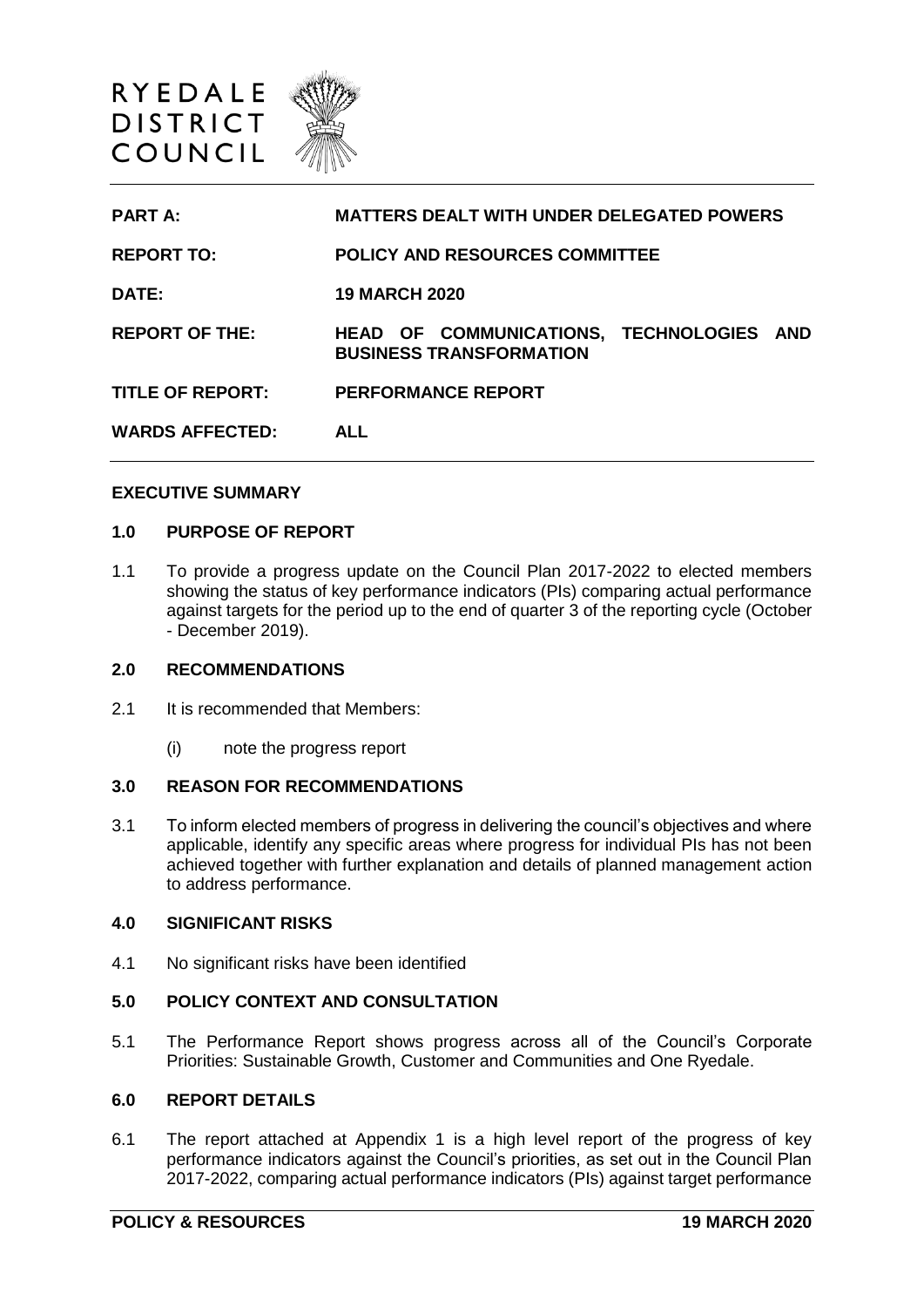up to the end of the third quarter of reporting, the end of December 2019.

The performance indicators are grouped under the three current strategic priorities of the council: Sustainable Growth, Customers and Communities and One Ryedale.

#### 6.2 **Summary of progress**

Overall, 16 of the performance indicators are showing a green status, 3 as an amber status and 3 as a red status when analysing quarter 3 performance.

Affordable housing delivery continues to perform well above target, with 68 units completed so far in the year, with an expected 102 units to be delivered by year end against a target of 75 units.

The speed of processing new claims for both housing benefit and council tax support during quarter 3 are working significantly faster than in the same period in 2018/19, with housing benefit showing a 47.9% improvement on the average processing time and council tax support showing a 43.2% improvement.

The processing of major planning applications continues to operate at 100% processed within the 13 week time period.

# 6.3 **Red and Amber PIs**

A motion was passed by Council in October 2018, stating that "on a repeat of 'unavailable', red or amber, a report is produced for the appropriate committee. An explanation to be given as to why the target is close or missed on more than one occasion. Members to agree / recommend to Full Council appropriate changes so that actions can be implemented."

Under this criteria, there are three performance indicators with an amber status in quarter 3 (October - December) of the reporting cycle:

#### Standard searches carried out within 10 working days

Performance has improved markedly overall in comparison to 2018/19, operating at 100% completion from April to July 2019. A fall in accumulative performance to 99.5% in August 2019 came from a query on a listed building curtilage that required further investigation and specialist advice from the Building Conservation Officer, causing the search to go over the 10 working day target.

Up to the end of December 2019, of the 323 standard searches carried out, 322 have been completed within 10 working days. Therefore it is not proposed to take any additional action at this stage.

## Non-domestic rates collected

NNDR collection can be subject to potential large-scale fluctuation due to the level of yield individual hereditaments can raise when the valuation office agency make an alteration. For example, if a premises' Rateable Value (RV) increases substantially or a new hereditament is assessed with a significant RV, then additional yield is raised. As collection is monitored by comparing monetary value collected against net yield, any individual increases to RV show as a decrease in collection. Unfortunately, any decreases in yield do not show as an increase in collection as we have to refund the credit to the ratepayer in these circumstances. This is something we expect will level out by the end of the financial year though to finish the year with a collection rate on or above target.

Processing of planning applications (Other applications – 8 weeks processing time) More staff are now supporting this area of work since the end of quarter 2 (September 2019) to address the performance issues identified following the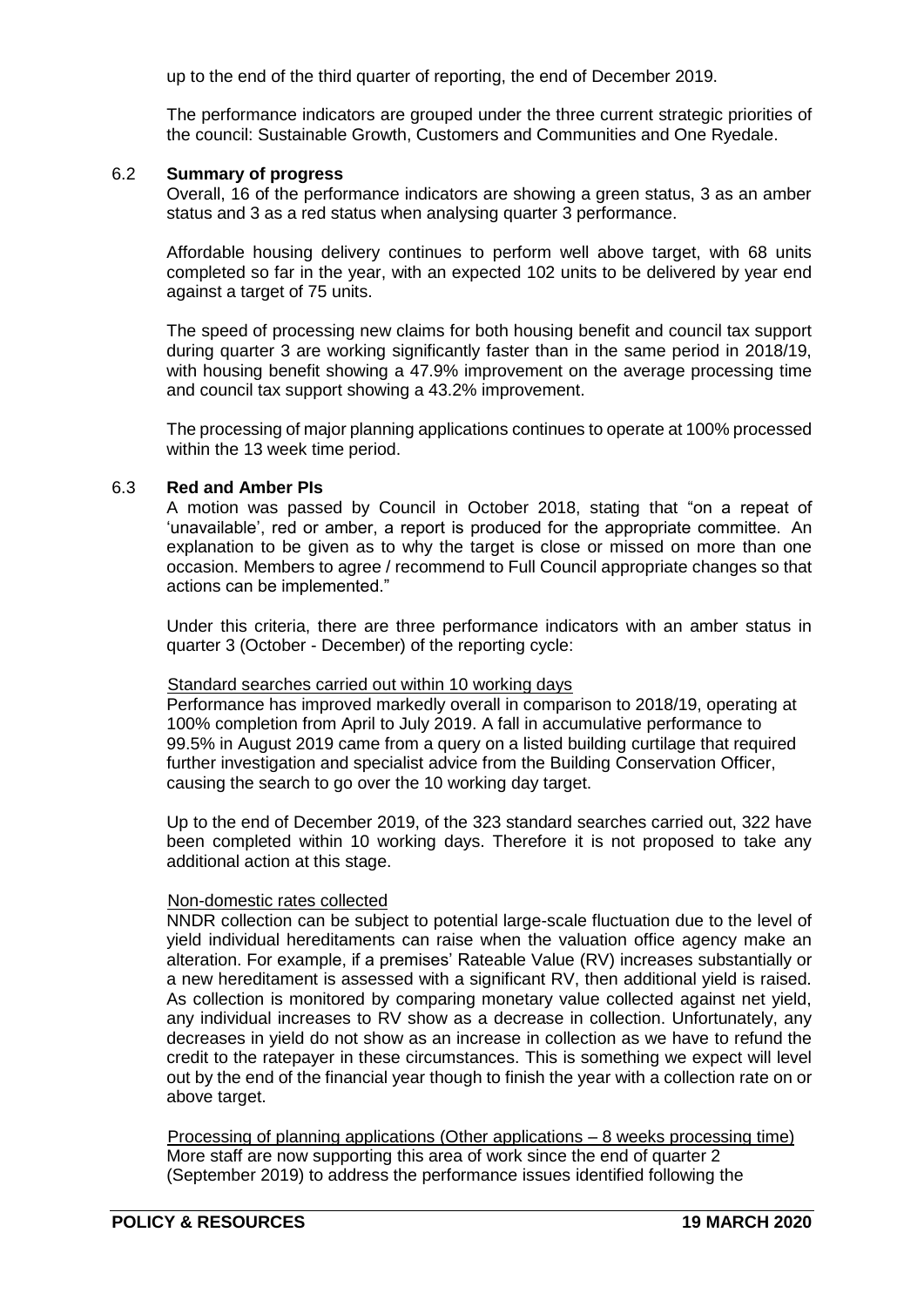continued Amber PI status. As a result, the graduate staff and other members of the Planning and Regulatory Services team have taken on caseloads of delegated planning applications to support the rest of the team and to improve processing times.

This move has seen processing performance improve in January 2020 for the fourth month in succession to 87.4% of applications processed within the 8 week time limit, and officers expect to see this improve further before the year-end.

Performance will continue to be monitored in this area and the caseload for delegated planning applications undertaken by members of the Planning and Regulatory Services team where possible.

There are also three performance indicators currently showing a red status:

### Prevention of Homelessness through Advice and Proactive intervention

Work is conducted with many households prior to them coming under the statutory timescales, for example completing prevention work so they do not get notice from landlords in the first place, and this is not included in the statistics. Without this very early intervention, many more would be facing homelessness.

Housing Legislation changed following the implementation of the Homelessness Reduction Act 2017 (HRA), which came into force in April 2018. Since that date, we have only been able to claim cases as preventions if households have approached us and are homeless or threatened with homelessness within 56 days.

The comparative drop in performance so far this year has been caused by the new HRA legislation, as we were previously able to claim preventions when people approached us at an earlier stage. Also, we used to be able to claim partner preventions where certain local partner agencies such as Citizens Advice Bureau and Horton Housing prevented homelessness in Ryedale, but this is no longer possible under the new legislation. In addition, there has also been a reduction recently in the number of households approaching us for advice.

At this stage it is difficult to compare any figures under the old legislation with the current figures as the system has changed so much. Following the introduction of HRA, the target of achieving 39 prevention cases in a quarter has remained unchanged, and needs to be looked at again as the experimental statistics are further developed. Meetings are planned in March 2020 to work on this indicator with the Housing Team to

## Customer complaints resolved within five working days

Of the customer complaints that weren't resolved within the 5 day target in quarter 3, there was 1 overdue complaint from Environmental Health, 1 from Housing Services and 3 from Planning and Regulatory Services.

The complaint on Environmental Health was not answered within the five working day target due to the site visit that was required to be scheduled as part of the investigation into the issue raised.

The overdue complaint in Housing was the result of a detailed investigation regarding an allegation received from a member of the public.

Overall delays in respect of two of the Planning and Regulatory Services complaints are directly attributable to lack of staff capacity. We now have a dedicated enforcement officer to assist with this type of complaint but other vacancies still include a part time Tree & Landscape officer and a Planning officer. We are currently seeking to recruit to